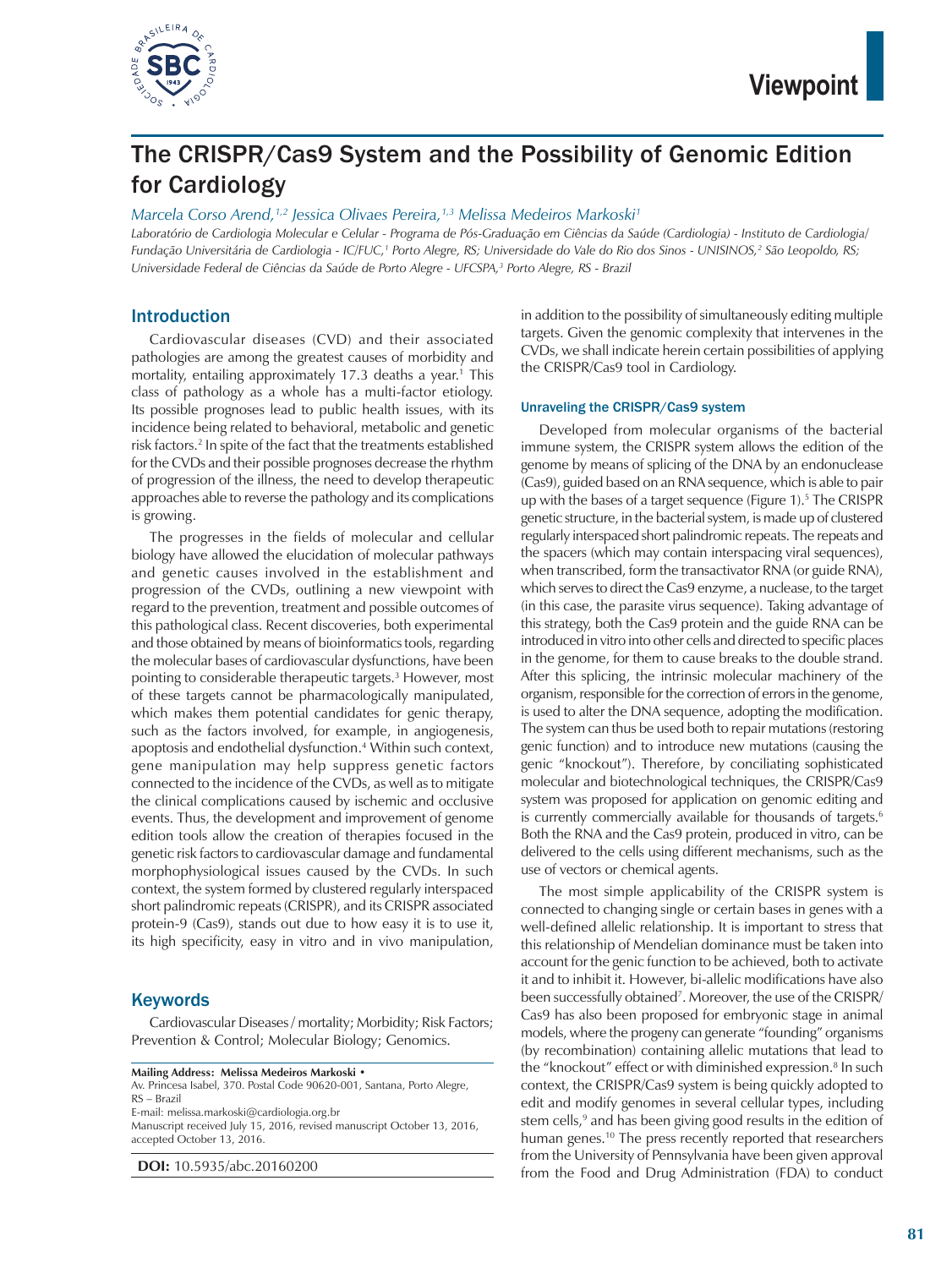# **Viewpoint**



**Figure 1 –** *CRISPR/Cas9 system - target recognition mechanism. The guide RNA is designed to recognize the target sequence to be modified in the RNA and introduce modifications. When the pairing of nitrogenized bases occurs (due to the annealing of the target sequence with the region of the guide RNA protospacer),*  some modifications are added (represented hereby the circle) and the Cas9 enzyme is activated, causing breaks to the DNA double strand (where there are pairing flaws due to the mutations introduced). The breaks activate the intracellular repair systems that remake the double strand, accepting the modifications from the quide *RNA. The new mutations generally cause flaws in the sequence and generate non-functional proteins. But the mechanism can also be used to correct mutations originally present in the DNA and generate functional proteins.*

a clinical study to begin in 2017, the targets of which are 3 genes involved in cancer. Thus, the question arises regarding the possibility of applying the CRISPR/Cas9 system to such a biologically complex situation as cardiovascular diseases.

#### How to use the CRISPR/Cas9 system in Cardiology

The first step to suggest the use of the CRISPR/Cas9 system for a certain CVD must be based on an in-depth study of the potential molecular targets involved in the disease. In such scenario, the use of bioinformatics tools and genic sequence banks available online (such as the National Center for Biotechnology Information, NCBI; and the DNA Data Bank of Japan, DBDJ) and of predicted proteins (such as the Universal Protein Resource, UniProt, allocated to the European Molecular Biology Laboratory, EMBL), in addition to single polymorphism banks, SNP (http://www.ncbi.nlm.nih.gov/snp), may assist with the process. Once the targets have been chosen, a detailed analysis of the function of the exons (codification sequences of the genes) must also be carried out. In possession of every information necessary, the guide RNA may be designed and commercially acquired. There are currently several research laboratories that are using the CRISPR/Cas9 tool to edit genes involved in CVD and testing them on cellular systems, conducting pre-clinical trials and scheduling clinical studies. Even though the cardiovascular context is complex, some pathologies are more or less connected to certain genic products, the interaction of which with other molecules is known, as described below, facilitating the feasibility of using the CRISPR/Cas9 system.

One of the great issues with the maintenance of the coronary artery disease (DAC) is the elevation of the LDL, where pharmacological intervention seeks to decrease it by using statins. Given that some patients are intolerant to such substance or do not respond well to it, several researches are being carried out, focusing on inhibiting the Proprotein convertase subtilisin/kexin type 9 (PCSK9), which helps degrade the LDL receptors, which causes an increase to the level of lipoprotein in the blood stream. Through the CRISPR/Cas9 system, Ding et al (2014) introduced a *loss of function* for the PCSK9 gene in the livers of mice, using adenoviruses as "vehicles", and showed a decrease of the cholesterol levels by over 40%.11 In a study with rabbits, also focused on decreasing the progression of the atherosclerotic plaque, "knockout" animals were developed by genomic edition, by inhibiting several genes, such as Apolipoprotein E (ApoE), CD36, the LDL receptor, leptin, ryanodine receptor type 2 (RyR2), among others.12 These studies show that the CRISPR/Cas9 system is viable to alter the function of genes connected to CVDs. This favors the exploration of the use of the molecular tool for other mechanisms concerning CVDs.

A good study target for a possible use of the CRISPR/Cas9 is the β-adrenergic system, one of the systems responsible for vasoconstriction/vasodilation and maintenance of the blood pressure and heart rate. Add to that the fact that the renin-angiotensin-aldosterone system also has a crucial role in maintaining the hemodynamic stability. Both systems are regulated by an extensive effector network, such as hormones and peptides, receptors, kinase proteins and other enzymes, working both in outside and inside the cells. In this regard, it would be very interesting to test and appraise the genomic edition tool to assist with the systemic arterial hypertension treatment.

Our group, concurrently with the application of alternative therapies, such as cellular and genic therapy, to treat CVDs, developed the first clinical study in the country to promote angiogenesis, by exogenous expression, by administering a plasmid containing the cDNA related to the vascular